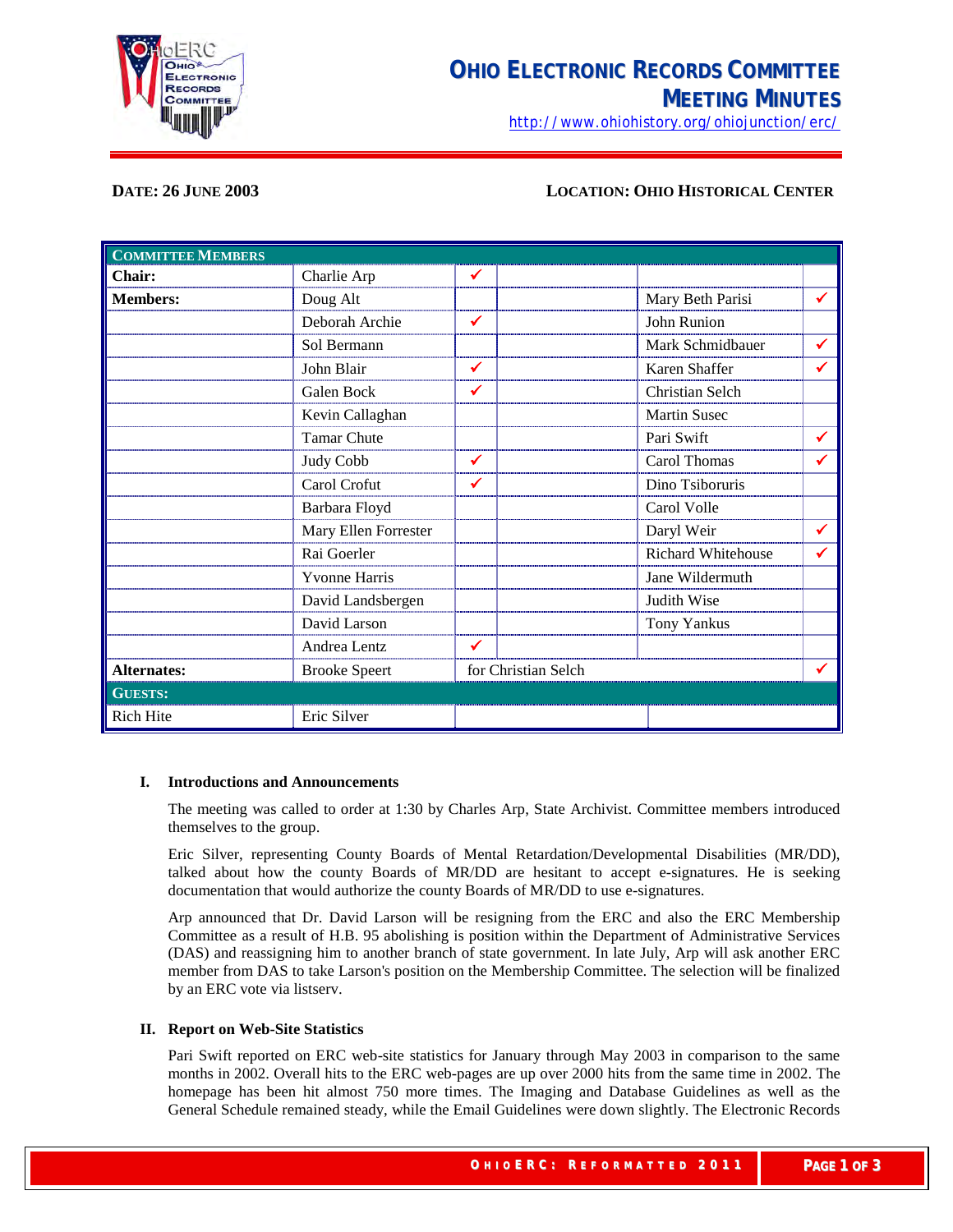

Guidelines are up approximately 100 hits per month and the TIS is showing increased hits as well. These statistics are the first time the Web Content Guidelines have been available in final form. Swift reminded the group that several of the Guidelines exist in another form on the Local Government Records Program website. Hits to those guidelines were not taken into account in these statistics.

#### **III. Report of the Imaging Sub-committee**

Mark Schmidbauer began by thanking the committee for their hard work. Schmidbauer reported that the committee had updated some of the technical procedures contained within the original Imaging Guidelines. As well, the committee reorganized the guidelines into four central sections, including a new section for Archiving and Long-term Maintenance. The glossary, links, and bibliography were expanded on. Joe Dickman was credited for creating the two spreadsheets to assist in the cost-analysis section.

Arp thanked Swift and Carol Thomas for their editing efforts. Arp commented that the Ohio ERC's Digital Imaging Guidelines are impressive compared to similar documents. After no response to a call for comments on the document, Arp called for a vote to approve the Revised Digital Imaging Guidelines, which were unanimously approved.

### **IV. Report on the Survey of Executive Branch Agencies**

Arp reported that, until recently, the ERC only had web-site statistics and anecdotal evidence of the use of products created by the ERC. David Larson and Raimund Goerler wanted more proof, so Arp and Larson created a plan to survey 20 executive branch agencies. Only 7 agencies were completed before Larson's reassignment. Arp hopes to interview more agencies in the future.

The results indicate that although most agencies are aware that the public record laws apply to electronic records, most electronic records are not scheduled. Six out of the seven agencies knew of the ERC and use its products. The ERC and its publications are held in high regard by the agencies because of the breadth of membership composition. The ERC was shown a video that the Ohio Bureau of Worker's Compensation had made to train its employees on how to schedule email, based on the ERC's Guidelines for Managing Electronic Mail.

# **V. Report on the Electronic Records Activities of the Court**

Mary Beth Parisi talked about the Courts Technology Polic and Planning Committee, which is broken down into three subcommittees. The first subcommittee is researching national standards for courts, including a uniform case numbering system. The second is the Policy Committee, which makes decisions on what is appropriate, in court records, for public access. They would like to create one policy that includes both paper and electronic records. The last subcommittee is charged with making the courts interoperable. Currently, there is no infrastructure in place connecting Ohio's courts and local law enforcement agencies. 99% of Ohio's courts are automated. The subcommittee would like to create a centralized data center for information to feed into. The proposed funding would come from a \$3.00 per case filing fee increase.

# **VI. Report on the San Diego Super Computer Center NHPRC Grant**

The San Diego Super Computer Center (SDSC) submitted a NHPRC grant in June 2003 for \$251, 830 with a cost share of \$214,035. The goal is to demonstrate the generality of the data grid approach to the implementation of a preservation environment and the automation of archival processes, through application to electronic records collections. The Ohio Historical Society (OHS) is one of five institutions that would team with SDSC based on a large email collection held by OHS.